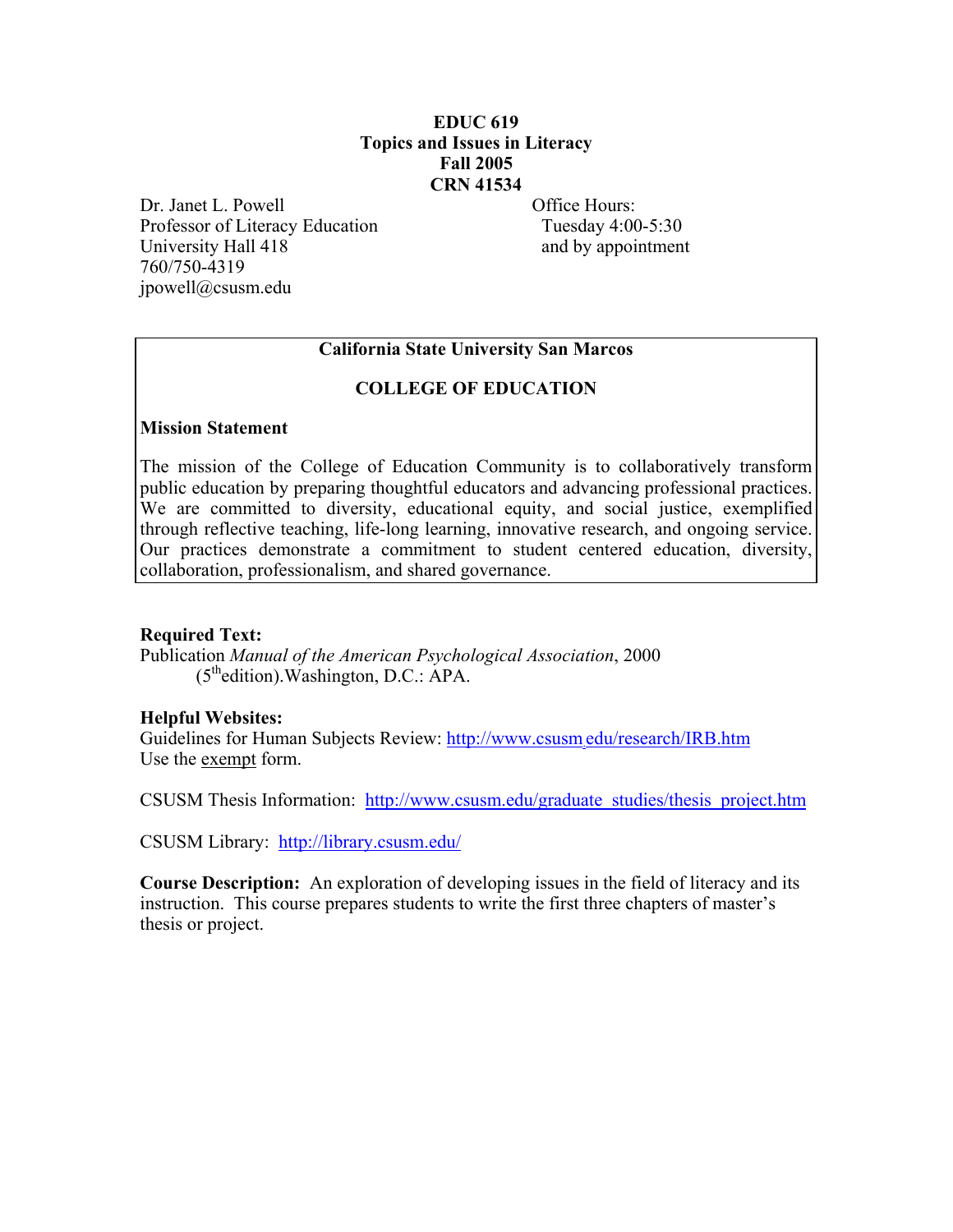#### **Assignments:**

#### *Chapter One*

#### *Introduction*

This chapter will introduce your question or topic and explain why it is important to you and to the educational community. Explain what you hope to accomplish. Be very clear about your research question or curriculum project. Try to put your project or question in a theoretical context. On what theories/principles are you basing your project? What are your assumptions? What has informed your own thinking about this project? Definitions of terms must be very clear in this section. Do not assume that the reader knows what you mean when you use educational jargon. Everyone might not agree with your definitions, so you can define terms however you wish and call them operational definitions. If you use several terms that need defining, you may want to put a *Definition of Terms* subsection at the end of the chapter. The terms should be in alphabetical order, level four.

## *Chapter Two*

#### *Review of the Literature*

This chapter will review what is currently known (and not known) about the topic. Where is the field of literacy in terms of what is happening with your topic? The review of the literature puts the project into perspective and lets the reader know why the project is of significance. 5. After you have completed your paper, you may need to go back and modify this chapter. It is fine to use books and various other sources, but *you must have at least 15 referred journal articles.* Use the following subheadings (level 3) in chapter two:

#### *Introduction*

Restate the question and purpose of your paper. Give an overview of this chapter.

*Key word or phrase from the title of your project/question* 

From your question or project title, review what is known about key topics.

*Key word or phrase from the title of your project/question* 

From your question or project title, review what is known about key words.

*Summary* 

Summarize what you learned from the review of the literature.

#### **Guidelines for Chapter Two:**

1. Are there too many or too few quotes. It's okay to paraphrase and then cite an author (many times this is preferable). But every other line or so shouldn't be a quote.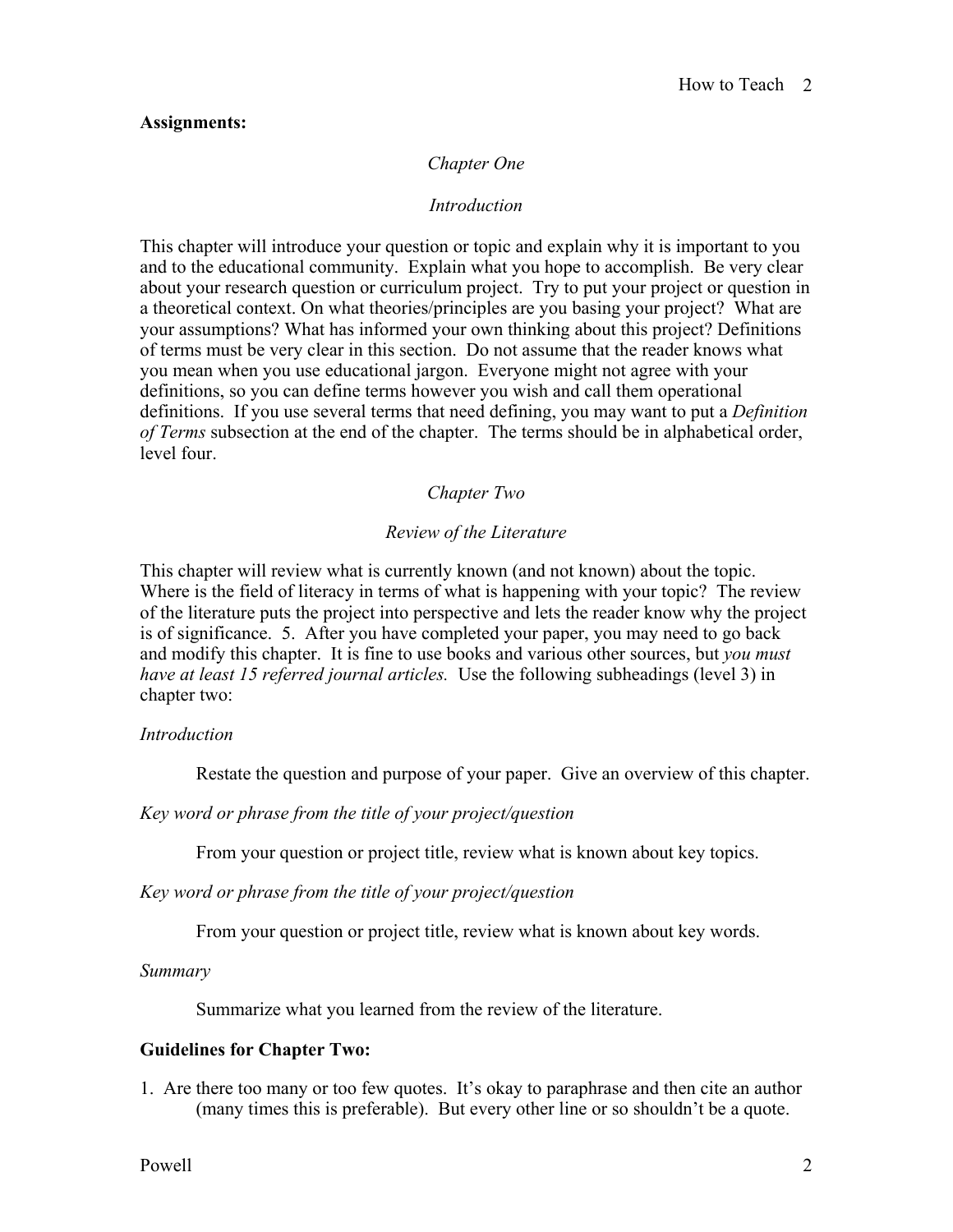- 2. How well does the whole chapter hold together? Does it all seem necessary? Could any part(s) be cut out?
- 3. Is there a clear and easy-to-follow organization? Your questions must help you develop the "chunks" of research or theory you're using for your project. For example; all the literature on thematic curriculum, then the literature on accessing the curriculum, then the literature on using literature as the basis for learning the curriculum. Put together theorists and researchers who write about similar topics. Are large pieces of text broken up? Are there appropriate subheadings?
- 4. As much as possible find the original sources and cite them (rather than citing what someone else cited, or secondary sources).
- 5. After you have analyzed your data or completed your paper, you may need to go back and add literature that supports findings you didn't expect.

## *Chapter Three*

#### *Methodology*

Research/Project Designs and data collection" How will the research be conducted, or how will the project be constructed? What must be done in order for you to accomplish your goals? How will you collect data and how will you analyze it?

Use these subheadings for Chapter Three (these may need some modification if you are doing a project). If you are doing a **project**, this chapter will highlight the significant findings of Chapter Two and relate how you used those findings in your project.

#### *Introduction*

Restate the question and purpose of your paper. Give an overview of this chapter.

#### *Design*

Explain the methodology you used and why it was selected. If appropriate cite a textbook defining and describing your methodology.

#### *Setting*

Give the demographics of school district and the school, but do NOT name schools or districts; you may give them a pseudonym.

#### *Participants*

Give details about how the subjects were chosen, who they are. How many males, females? What ages, ethnicity and grades are your subjects? Give as much information as possible.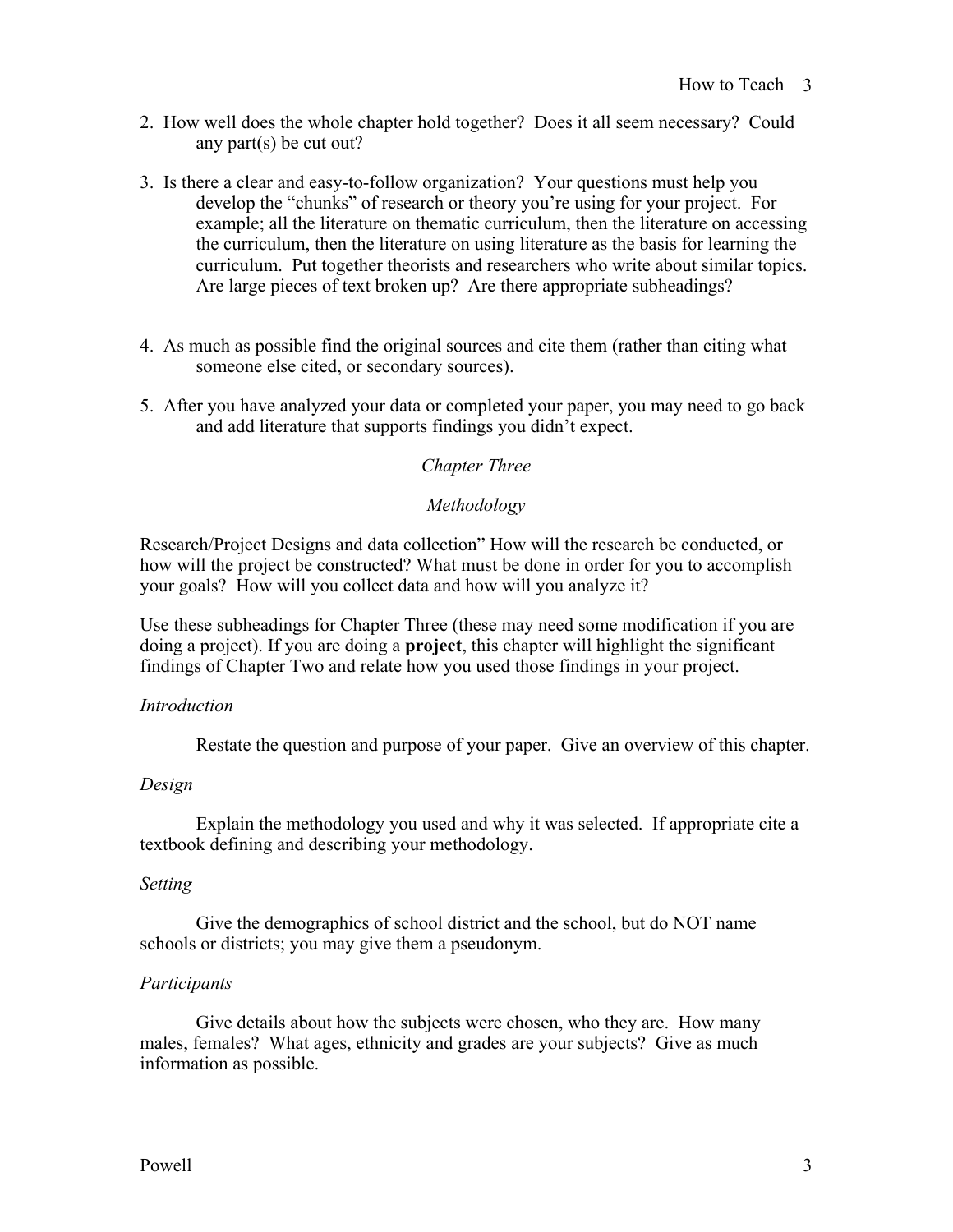## *Materials*

Describe and cite all tests, books, or other materials you will be using and explain why they were selected. If any of your materials are teacher made they must be in the appendix. Be sure to check APA on how to reference an appendix item.

## *Procedure*

This should almost be a cookbook type description, write it so that a peer could replicate what you have done. Use headings such as Week One, Week Two to give a sense of a timeline. Also explain why things were done as they were.

## *Analysis*

Do not confuse this section with results which will be in Chapter Four. Explain how you will analyze all data you collect and give a rationale for why you selected these methods. List all the data you will have collected (using level four headings) such as Spelling Tests, Writing Samples. Then explain under each what you will do with that data to make sense of it and to be able to draw conclusions.

## *Limitations*

Discuss the limitations of the study including those of your research design, number of subjects, etc.

#### *Summary*

 *Restate your question and summarize how your methodology.* 

# **Guidelines for Chapter Three:**

- 1. This is the "how to" of your project. It should be written in past tense.
- 2. Is there a clear and easy-to-follow organization? Are large pieces of text broken up? Are there appropriate subheadings?
- 3. Is it clear how data is collected or your plan for putting your project together.
- 4. Is it clear how data will be analyzed?
- 5. If you are describing a project or collecting data you may want to include some kind of graphic of your timeline as an overview and then in the narrative describe what happened, when.
- 6. If you are using human subjects, a completed Institutional Review Form is due with Chapter Three (see website).

# **General Guidelines for all Chapters:**

1. Anything that is quoted needs a page number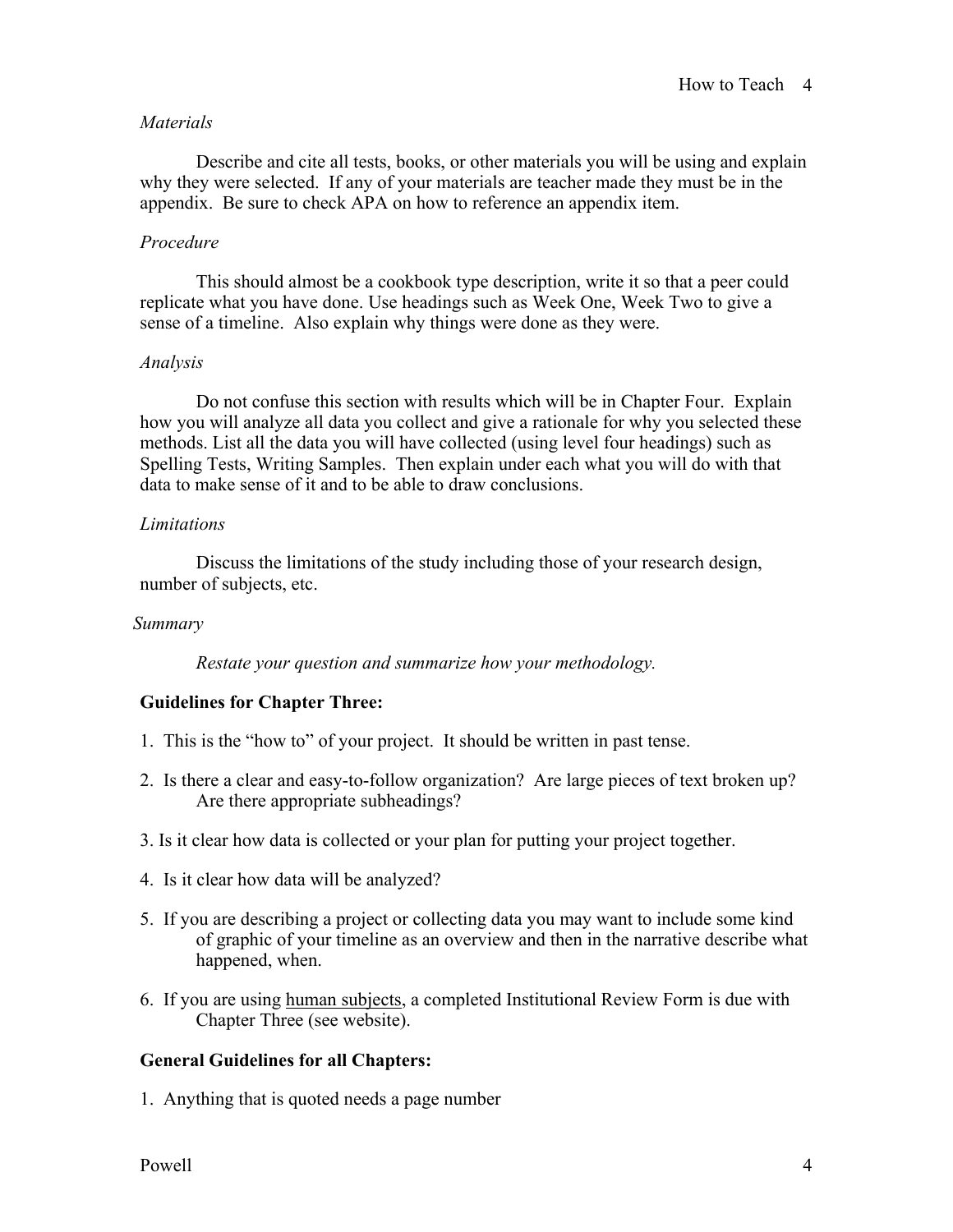2. Quotes longer than 5 lines should be in block format. Be sure to check APA for block quote formatting.

3. Never put quotes back to back.

# 4. **DO NOT USE BOLD or PUT WORDS IN CAPS FOR EMPHASIS.**

5. Everything should be double spaced.

6. Put the author, not the title in the text, and only use last names.

7. Cite a source only once in each paragraph, then just use last name(s) of author(s).

8. Be sure to use proper placement of a period after a quote. Correct: "…is a problem" (Smith, 2003)**.** NOT "is a problem**.**" (Smith, 2003)**.** 

9. Use Times New Roman 12 font.

10. Put a page break at the end of each chapter.

## *The following chapters will be done next semester under the direct supervision of your chair and second reader:*

## *Chapter Four*

#### *Results*

 What were the results of your research? This is not the place for opinions or conclusions, just the facts. Put as many of your findings in tables and charts as possible. If you are doing a project, this is where you put the actual project. Be sure to include an introduction and a summary.

# *Chapter Five*

# *Conclusions*

This chapter is your chance to explain what you think the results of your study mean. What are the implications of your findings? What recommendations would you make for future study? What questions did your project raise for you? What other kinds of research would be helpful to the field? How will the findings be presented to a wider audience? Be sure to include an introduction and a summary.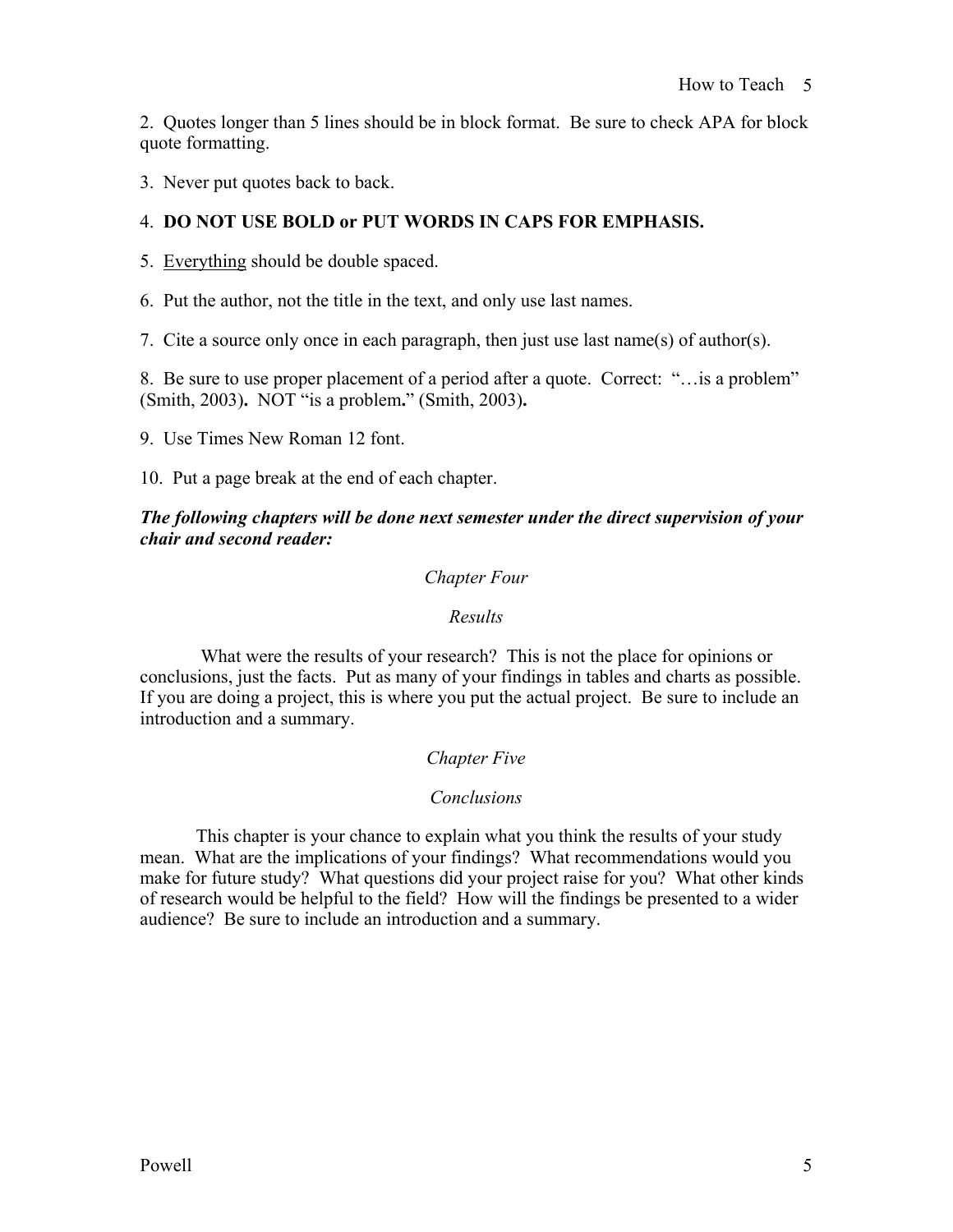# **APA Formatting**

There should be NO BOLD; use 12 font Times New Roman.

Be certain references in text match reference page

Double space everything, no more, no less.

|                                   | Page:            |
|-----------------------------------|------------------|
| Levels of headings                | 113, 307-8       |
| Page numbers & headers            | 12, 288          |
| Writing numbers                   | 122              |
| Citations in text                 | 120-121; 207-214 |
| Reference page                    | 215-281, 313     |
| Direct & Block quotes             | 121, 117-119     |
| Multiple author citations         | 208              |
| Capitalization of words in titles | 95               |
| <b>Secondary Sources</b>          | 247              |
| Title page                        | 306              |
| Use of et. al.                    | 208; 241; 404    |

**Final Paper:** Your final paper should be polished, in APA format, and comply with CSUSM library guidelines (see website).

#### **FINAL PAPER RUBRIC**

| Category                           | <b>Chapter 1</b><br>Max 50 pts | <b>Chapter 2</b><br>Max 50 pts | <b>Chapter 3</b><br>Max 50 pts | <b>Cover and</b><br><b>Reference</b><br>Pages<br>Max 25 pts |
|------------------------------------|--------------------------------|--------------------------------|--------------------------------|-------------------------------------------------------------|
| Organization (15)                  |                                |                                |                                |                                                             |
| Content (15)                       |                                |                                |                                |                                                             |
| Conventions,<br>grammar, etc. (10) |                                |                                |                                |                                                             |
| APA Style (10)                     |                                |                                |                                |                                                             |

**Total Score \_\_\_\_\_**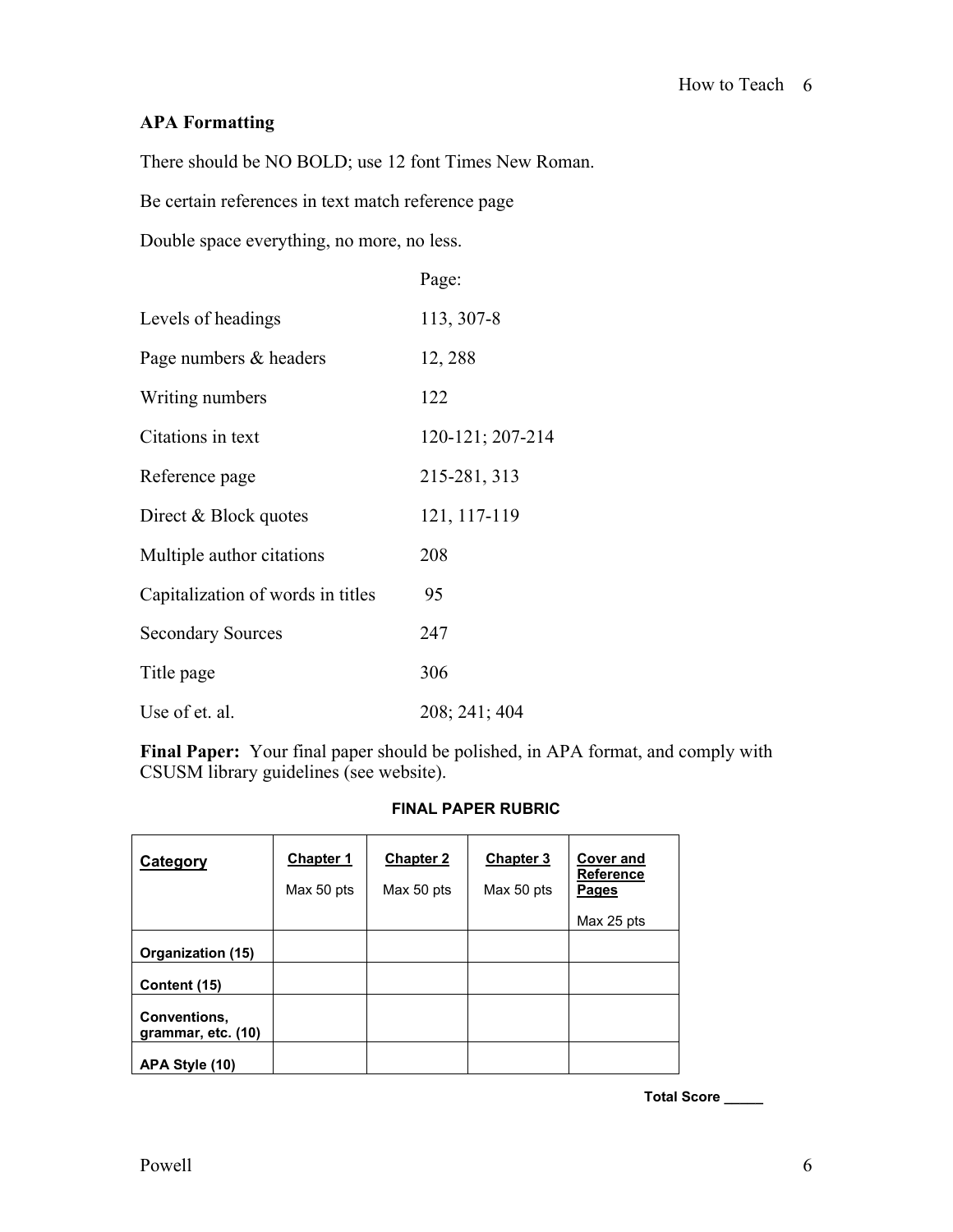## **GRADING**

| Attendance/Participation | $25$ pts.  |
|--------------------------|------------|
| Final Paper              | $175$ pts. |

Grading Scale (based on percentages of above points) 100-94 A 93-91 A-<br>90-88 B+ 90-88

87-84 B 83-81 B-

# **COE Attendance Policy**

Due to the dynamic and interactive nature of courses in the College of Education, all students are expected to attend all classes and participate actively. At a minimum, students must attend more than 80% of class time, or s/he **may not receive a passing grade** for the course at the discretion of the instructor. Individual instructors may adopt more stringent attendance requirements. Should the student have extenuating circumstances, s/he should contact the instructor as soon as possible.

 A good student is one who adheres to standards of dependability and promptness. If you miss more than two class sessions or are late (or leave early) for more than three sessions, you cannot receive an A. If you miss more than three class sessions you cannot receive a B. Late assignments will be penalized by a 5% deduction in points for each weekday late. After two weeks, late assignments will be given a zero. If you have extraordinary circumstances in your life which will impact your assignments, please let me know. I want you to be able to stay in school and succeed. If you have any questions or concerns, please feel free to come in and speak with me about them.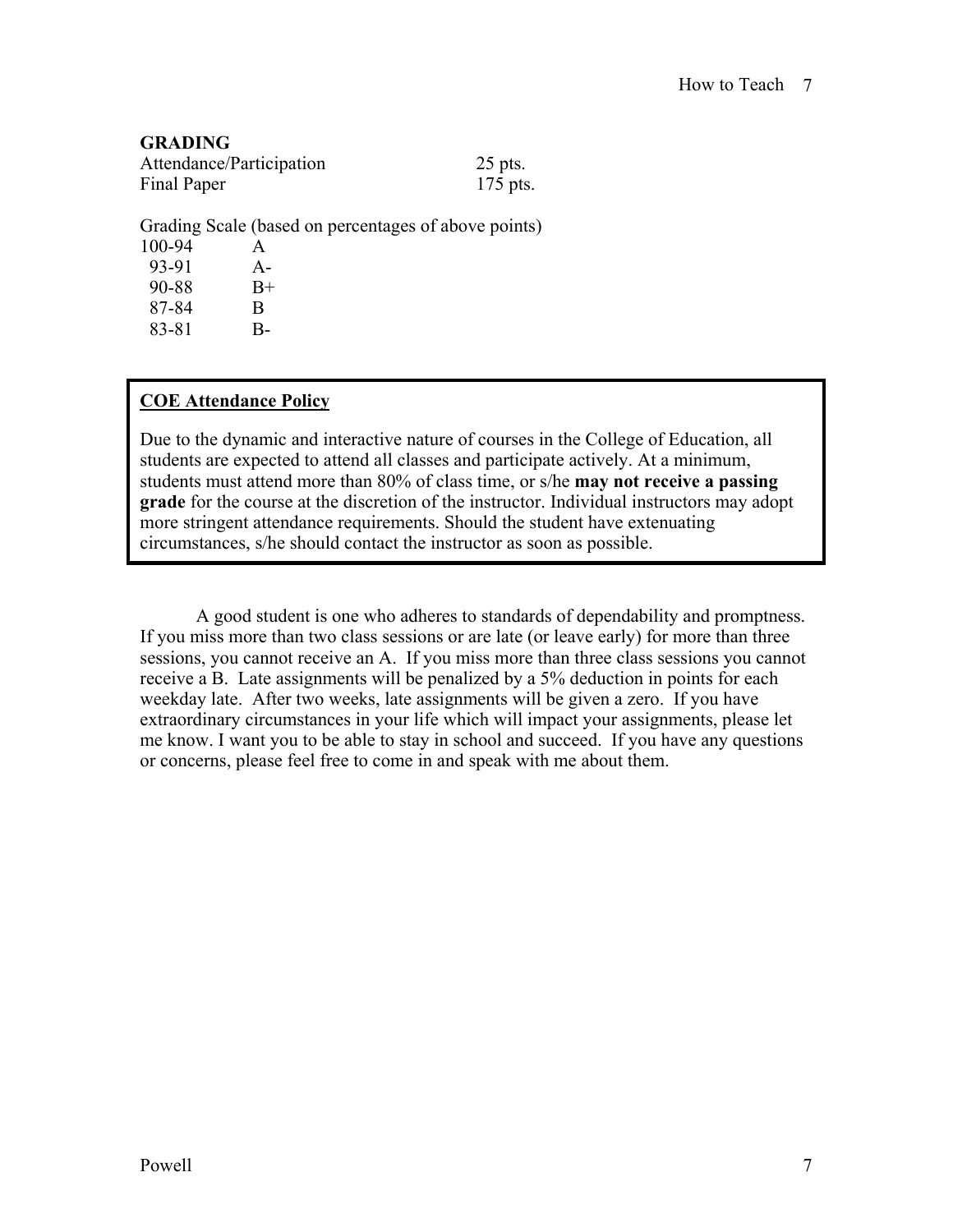# **All University Writing Requirement**

Every course at the university must include the writing of at least 2500 words. Your notebook, in-class writing, and lesson plan will count towards this requirement.

## **CSUSM Academic Honesty Policy**

 $\overline{a}$ 

 $\overline{a}$ 

 $\overline{a}$ 

"Students will be expected to adhere to standards of academic honesty and integrity, as outlined in the Student Academic Honesty Policy. All written work and oral assignments must be original work. All ideas/materials that are borrowed from other sources must have appropriate references to the original sources. Any quoted material should give credit to the source and be punctuated with quotation marks.

Students are responsible for honest completion of their work including examinations. There will be no tolerance for infractions. If you believe there has been an infraction by someone in the class, please bring it to the instructor's attention. The instructor reserves the right to discipline any student for academic dishonesty in accordance with the general rules and regulations of the university. Disciplinary action may include the lowering of grades and/or the assignment of a failing grade for an exam, assignment, or the class as a whole"

# **Students with Disabilities Requiring Reasonable Accommodations**

Students must be approved for services by providing appropriate and recent documentation to the Office of Disable Student Services (DSS). This office is located in Craven Hall 5205, and can be contacted by phone at (760) 750-4905, or TTY (760) 750- 4909. Students authorized by DSS to receive reasonable accommodations should meet with their instructor during office hours or, in order to ensure confidentiality, in a more private setting.